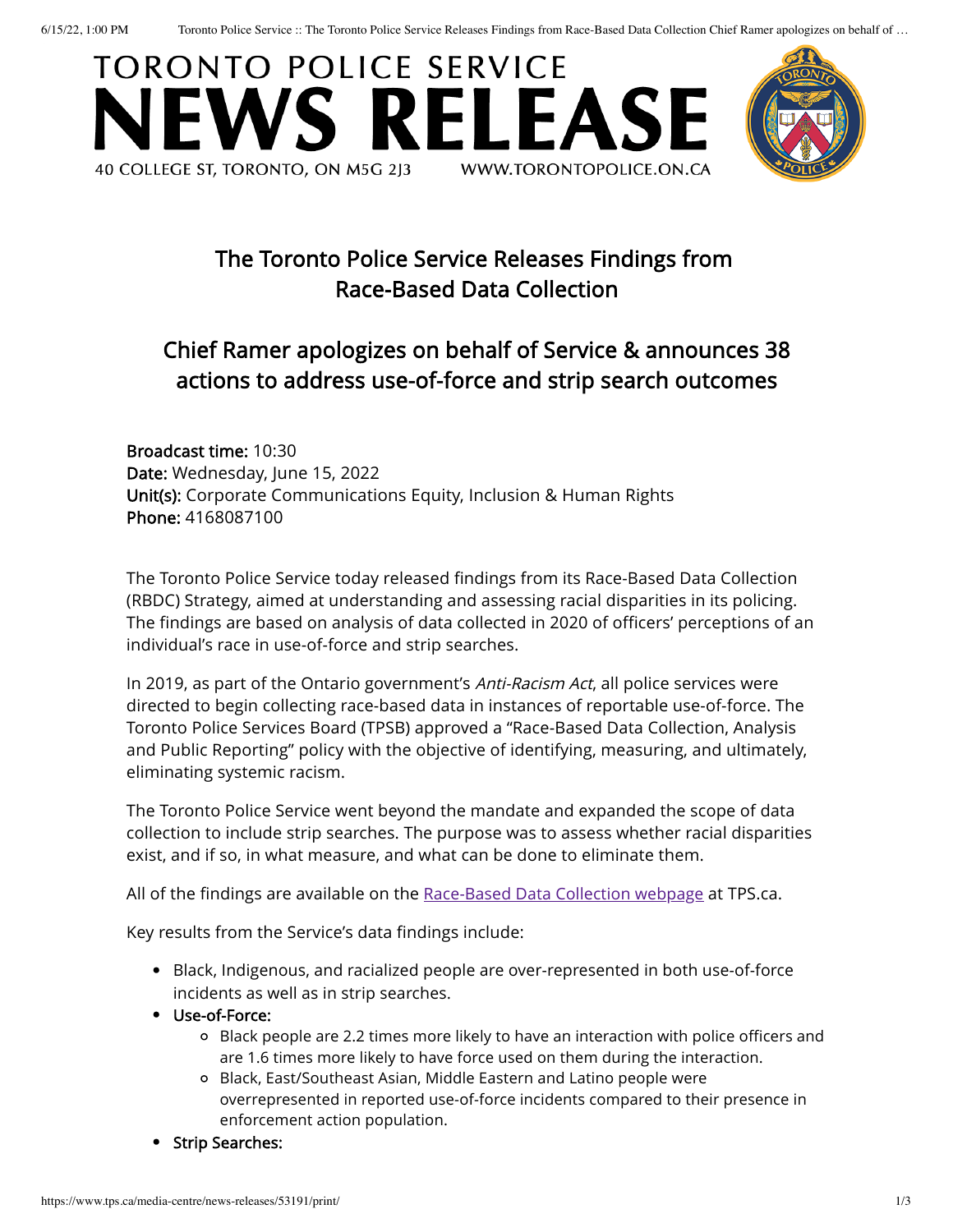- $\circ$  Strip search rates varied throughout the year and dropped significantly following changes to the Search of Persons policy in October 2020, resulting in a significant decline in strip searches.
- o There were differences by race in strip search rates with Black, Indigenous and White people over-represented relative to their presence in arrests.

Chief of Police James Ramer said, "The results have confirmed what, for many decades, racialized communities – particularly the Black and Indigenous communities -- have been telling us; that they are disproportionately over-policed. This data demonstrates the unfortunate realities of those experiences. As an organization, we have not done enough to ensure that every person in our city receives fair and unbiased policing.

For this, as Chief of Police, and on behalf of the Service, I am sorry and I apologize unreservedly. The release of this data will cause pain for many. Your concerns have deep roots that go beyond the release of today's report. We must improve; we will do better,"

He continued, "As difficult as these findings are, we recognize that this is some of the most important work we have ever done. Getting to this point with our data has been challenging, but we are committed to using the 2020 findings as a baseline to build upon actions that have already begun and will continue in the years ahead."

Chief Ramer added, "We will continue to listen, engage and act, all with the goal of propelling us forward in our ultimate goal of providing fair and equitable policing to all."

The Service has identified 38 actions to address the use-of-force and strip search outcomes which can be found on the [Race-Based](https://www.tps.ca/race-based-data-collection/2020-rbdc-findings/) Data Collection 2020 Findings webpage.

These actions are in line with other ongoing reform initiatives including:

- The TPSB 81 Recommendations on police reform
- The 151 recommendations flowing from Justice Epstein's Missing & Missed inquiry; and
- An Equity Strategy designed to embed human rights into all that we do as a Service, internally and externally.

### Community Engagement

The Service consulted with community representatives throughout this initiative and continues to do so. The RBDC Community Advisory Panel (CAP), comprised of 12 diverse residents, from Black, Indigenous and other racialized communities, as well as youth representatives from varying backgrounds, was formed to help define the Service's approach and guide this work.

The Service also acknowledges and thanks the Anti-Racism Advisory Panel (ARAP) and the Police and Community Engagement Review (PACER) committee for their commitment to continue helping us address this extremely complex issue.

Chief Ramer said, "I want to thank and acknowledge the engagement and contribution of our community consultative groups including the RBDC Community Advisory Panel, the Police and Community Engagement Review committee, the Board's Anti-Racism Advisory Panel, and the Association of Black Law Enforcers. You have held us to account and we thank you for your candour and commitment to continue to help us address this multifaceted issue. We would also like to recognize our collaboration with the Ontario